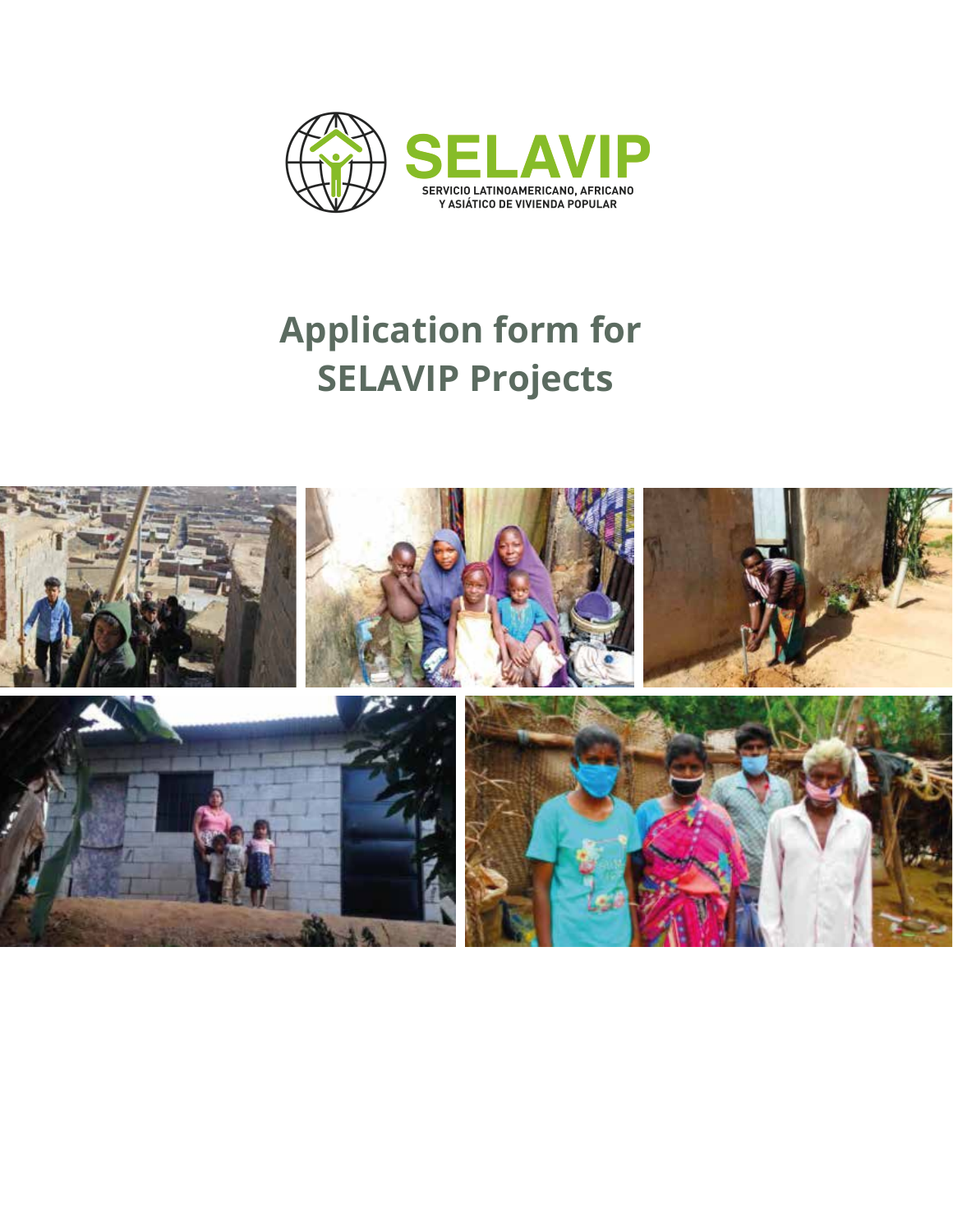



### **INTRODUCTION**

This form is a document of reference that will help you to prepare your application, **it is NOT valid to apply**.

In order to apply, you must enter the SELAVIP Project Management System **(https://application.selavip.org)** and you have registered your NGO before March 31 of this year, you may then submit your application in the online form as long as and when the call for new projects is open. The application dates will be communicated through the SELAVIP website **(https://selavip.org)** and the SELAVIP Project Management System.

If you are trying to create a project, before doing so, you will have to update your NGO's data into the system. Together with revising and updating the fields you need to modify (such as the Name of the legal representative, the emails, the phone numbers, etc.) there are mandatory fields that need to be updated such as the budgets from the last two years.

The following fields can't be modified:

- Name
- Organization initials
- **Country**
- Account holder

**We have prepared a form that allows you to save at any time, so you can continue at another time without losing your progress.**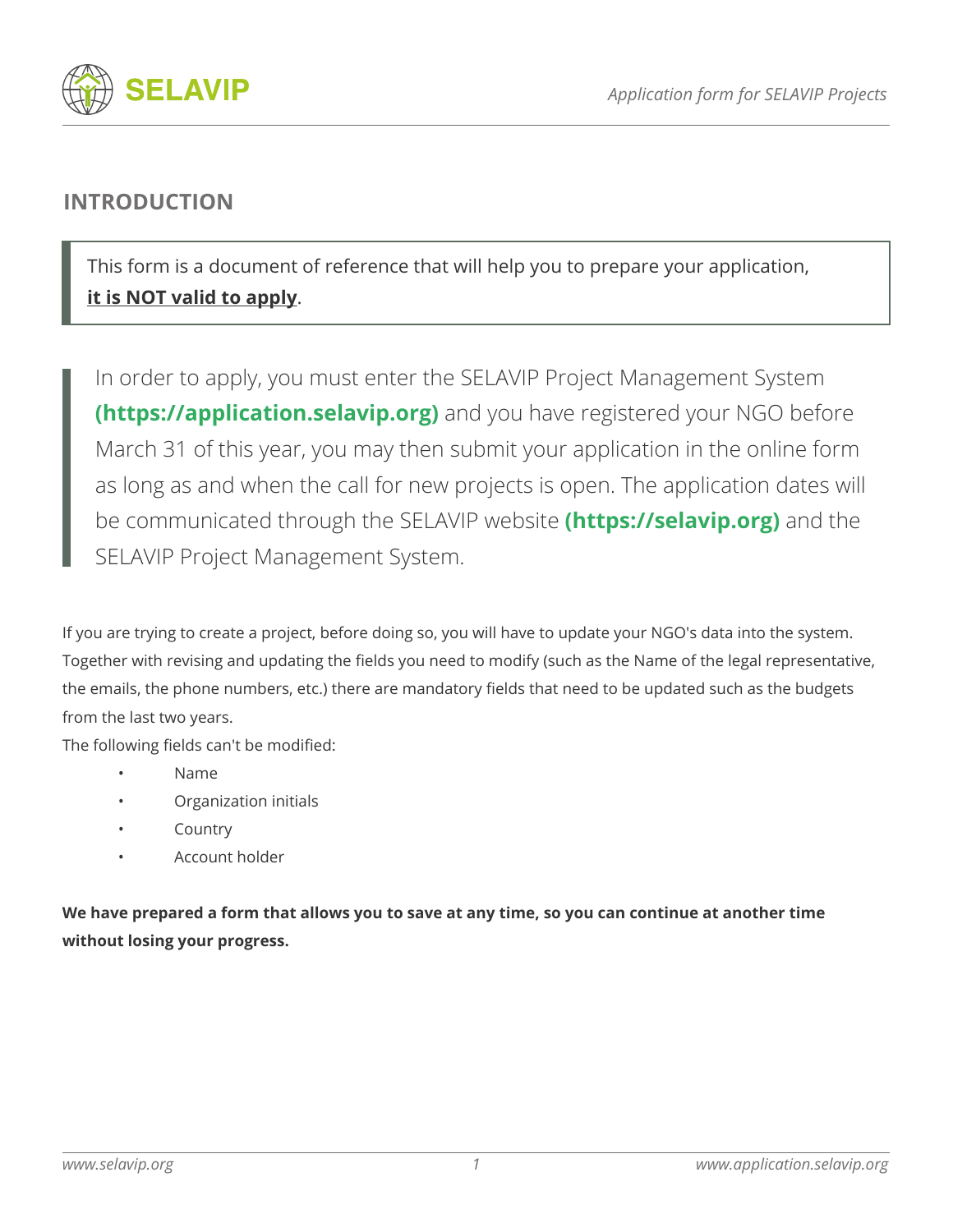

| <b>1 GENERAL</b>   2 SOLUTIONS   3 FAMILIES   4 PARTNERS   5 FINANCING   6 ACTIVITIES   7 ATTACHMENTS |  |
|-------------------------------------------------------------------------------------------------------|--|
|-------------------------------------------------------------------------------------------------------|--|

## **1 GENERAL RECORDS AND PROJECT DESCRIPTION**

| NAME OF THE PROJECT *                                                | $CITY*$                             |  |  |
|----------------------------------------------------------------------|-------------------------------------|--|--|
| Maximum 50 charcters                                                 |                                     |  |  |
| <b>GENERAL TYPE OF PROJECT *</b>                                     | STATE, REGION, SUBURB *             |  |  |
| New dwelling<br>Repair<br>Extension                                  | LOCATION, DISTRICT, COMMUNITY *     |  |  |
| <b>Toilets or latrines</b><br>Drinking water system<br>Sewage system | <b>PROJECT'S LOCATION *</b>         |  |  |
| Regularization of land titles<br>Other                               | Q<br>$\Theta$<br>Enter a location   |  |  |
| <b>FAMILIES</b> *                                                    | <b>GENERAL PURPOSE OF PROJECT *</b> |  |  |
| Quantity of families                                                 |                                     |  |  |
| <b>BENEFICIARIES</b> *                                               | <b>SPECIFIC PURPOSES *</b>          |  |  |
| Quantity of beneficiaries                                            |                                     |  |  |
| <b>COUNTRY OF EXECUTION *</b>                                        |                                     |  |  |
| Select a value<br>$\checkmark$                                       | BRIEF DESCRIPTION OF THE PROJECT *  |  |  |
|                                                                      |                                     |  |  |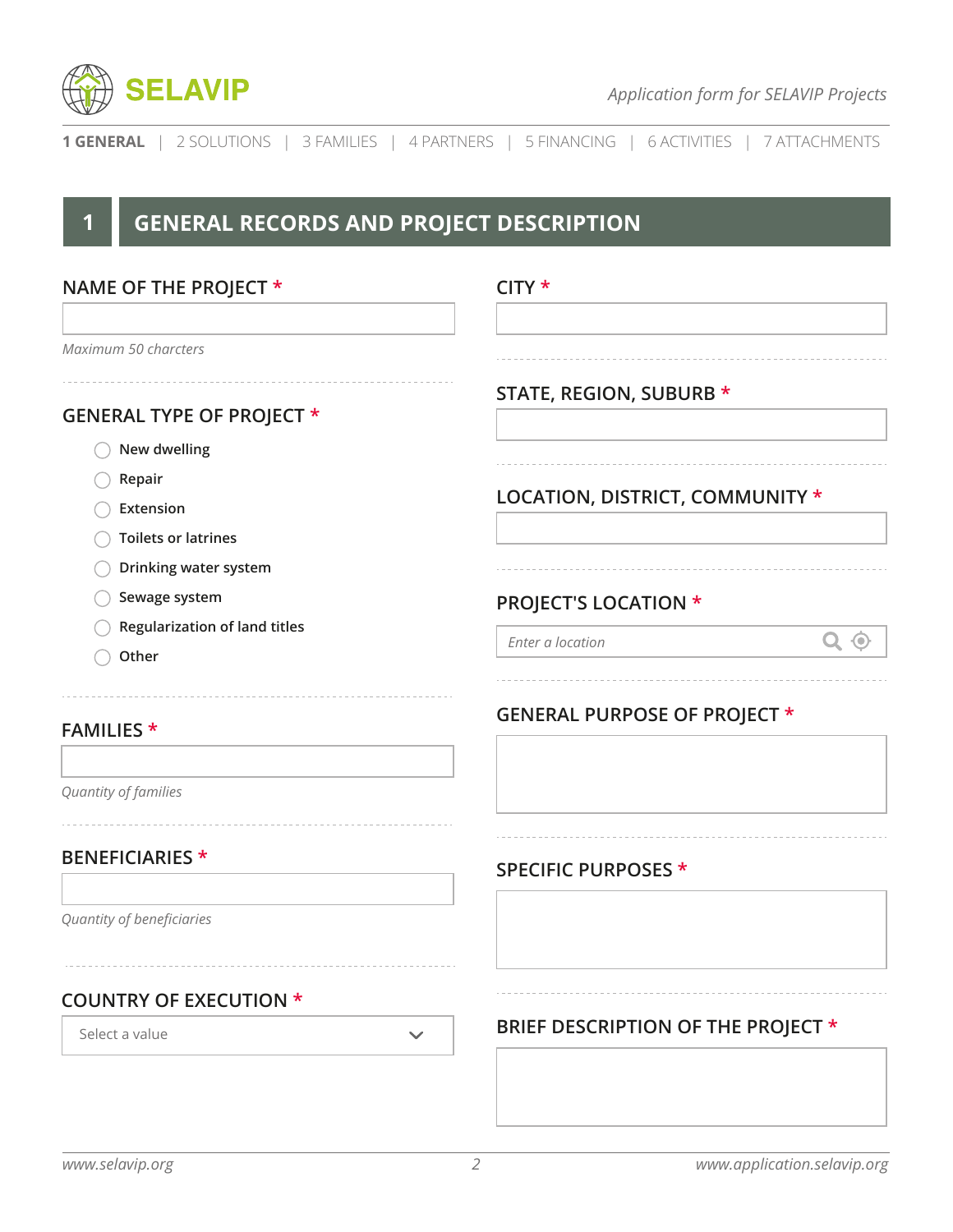

| BRIEF DESCRIPTION OF THE SITUATION OF                                                                                                              | <b>PLACE TYPE *</b>                                                                                 |
|----------------------------------------------------------------------------------------------------------------------------------------------------|-----------------------------------------------------------------------------------------------------|
| THE COUNTRY *                                                                                                                                      | Select a value                                                                                      |
|                                                                                                                                                    |                                                                                                     |
|                                                                                                                                                    | BRIEF DESCRIPTION OF THE ENVIRONMENT*                                                               |
| <b>PROBLEMS YOU SEEK TO SOLVE *</b>                                                                                                                |                                                                                                     |
|                                                                                                                                                    | <b>CURRENT LEGAL SITUATION OF THE</b><br><b>PROJECT'S PLACE OF EXECUTION *</b>                      |
| HOW DOES THIS PROJECT HELP TO SOLVE<br>THEM? *                                                                                                     | Select a value<br>$\checkmark$                                                                      |
|                                                                                                                                                    | IS THE LAND PRONE TO FLOODING? *                                                                    |
|                                                                                                                                                    | No                                                                                                  |
|                                                                                                                                                    | Yes<br>(                                                                                            |
| <b>EXPERIENCE *</b>                                                                                                                                | If the answer above is "Yes", you should answer the following<br>questions:                         |
|                                                                                                                                                    | <b>EXPLANATION *</b>                                                                                |
| Does your NGO have experience in housing projects?                                                                                                 |                                                                                                     |
|                                                                                                                                                    | Why the land is floodable?                                                                          |
| <b>PROJECT GUARANTEE *</b>                                                                                                                         | IF THE PROJECT IS APPROVED, COULD THE<br><b>LAND BE AN IMPEDIMENT TO ITS</b><br><b>EXECUTION?</b> * |
| Does the implementation of this project guarantee that the<br>solution is sustainable in the long term or can it be repeated<br>in the short term? |                                                                                                     |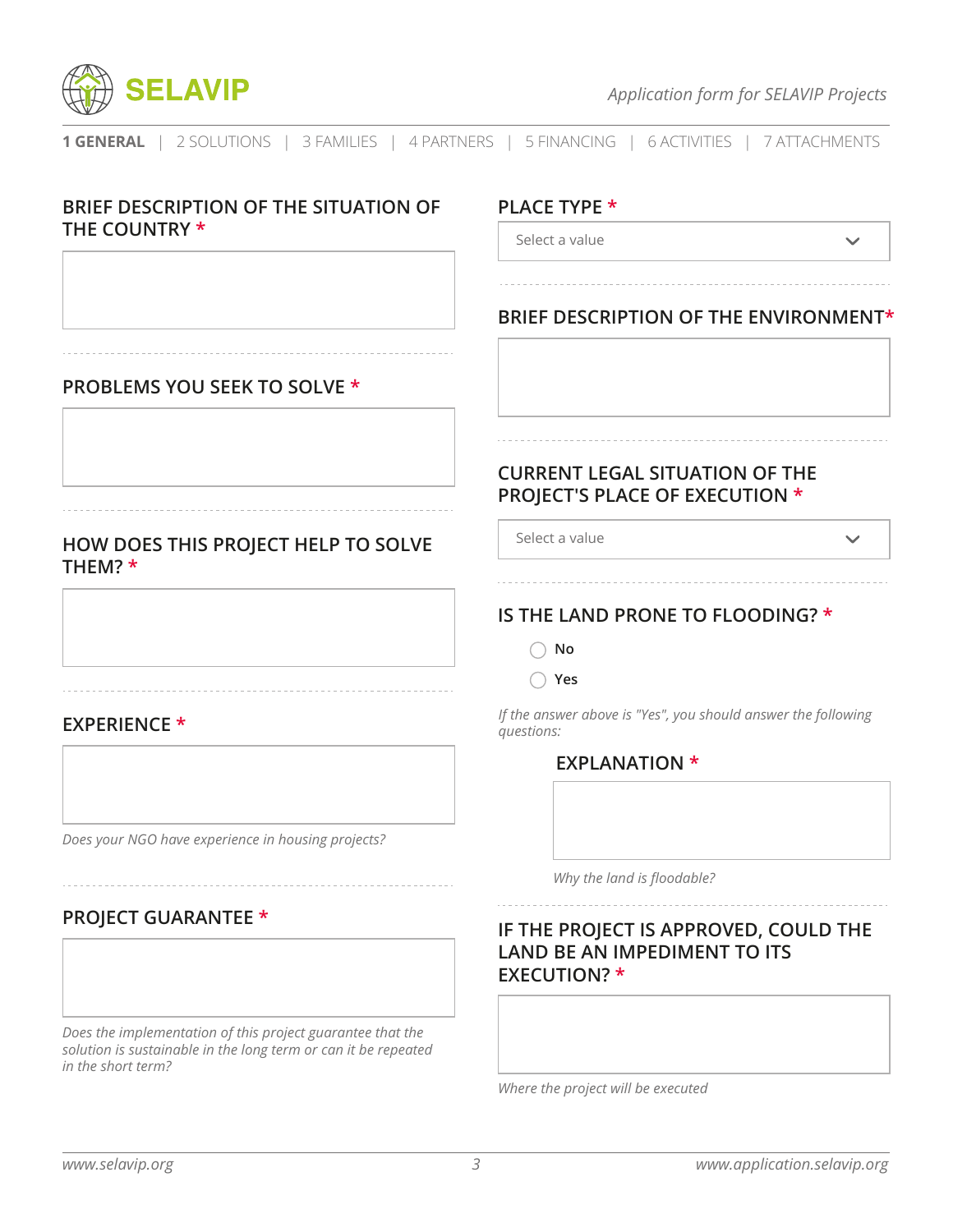

### **THE PROJECT CONSIDERS THE USE OF ASBESTOS CIMENT IN THE BUILDING OF THE SOLUTION? \***

**No**

**Yes**

### **2 CHARACTERISTICS OF THE SOLUTIONS TO BE BUILT**

Depending on the general type (s) of project that you have entered in the previous step of General records and project description, you must enter the details of each selected solution in this section of the form. Here is a reference of what is being asked in each type of solution:

### **2.1 New dwelling**

# **QUANTITY OF DWELLINGS \* COMMENTS \* AVERAGE AREA OF THE DWELLING \*** *m²* **FOUNDATIONS \*** *Materials to be used* **FLOOR \*** *Materials to be used* **WALLS \*** *Materials to be used* **ROOF \*** *Materials to be used*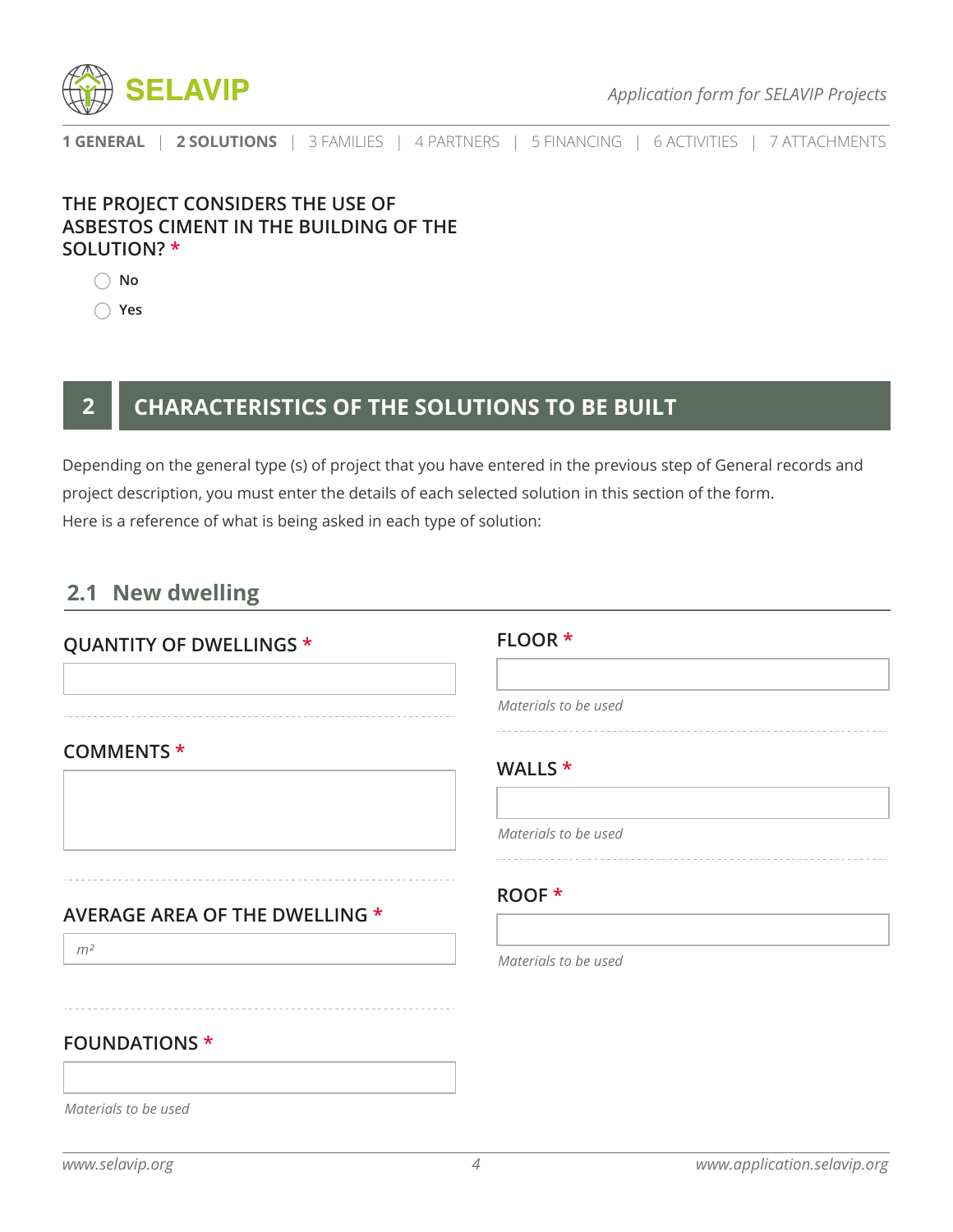

**ROOF AND ELECTRICAL INSTALLATION \***

1 GENERAL | **2 SOLUTIONS** | 3 FAMILIES| 4 PARTNERS | 5 FINANCING | 6 ACTIVITIES | 7 ATTACHMENTS

### **2.2 Repair**

### **QUANTITY OF REPAIRS \***

**WALLS \***

*Materials to be used*

*Materials to be used*

### **FOUNDATIONS \***

*Materials to be used*

### **FLOOR \***

*Materials to be used*

### **2.3 Extension**

### **QUANTITY OF EXTENSIONS \***

**AREA OF EACH DWELLING \***

# **WALLS \***

*Materials to be used*

### **ROOF \***

*Materials to be used*

### **COMMENTS \***

*Materials to be used* . . . . . . . . . . . . . . .

**FOUNDATIONS \***

#### **FLOOR \***

*m²*

*Materials to be used*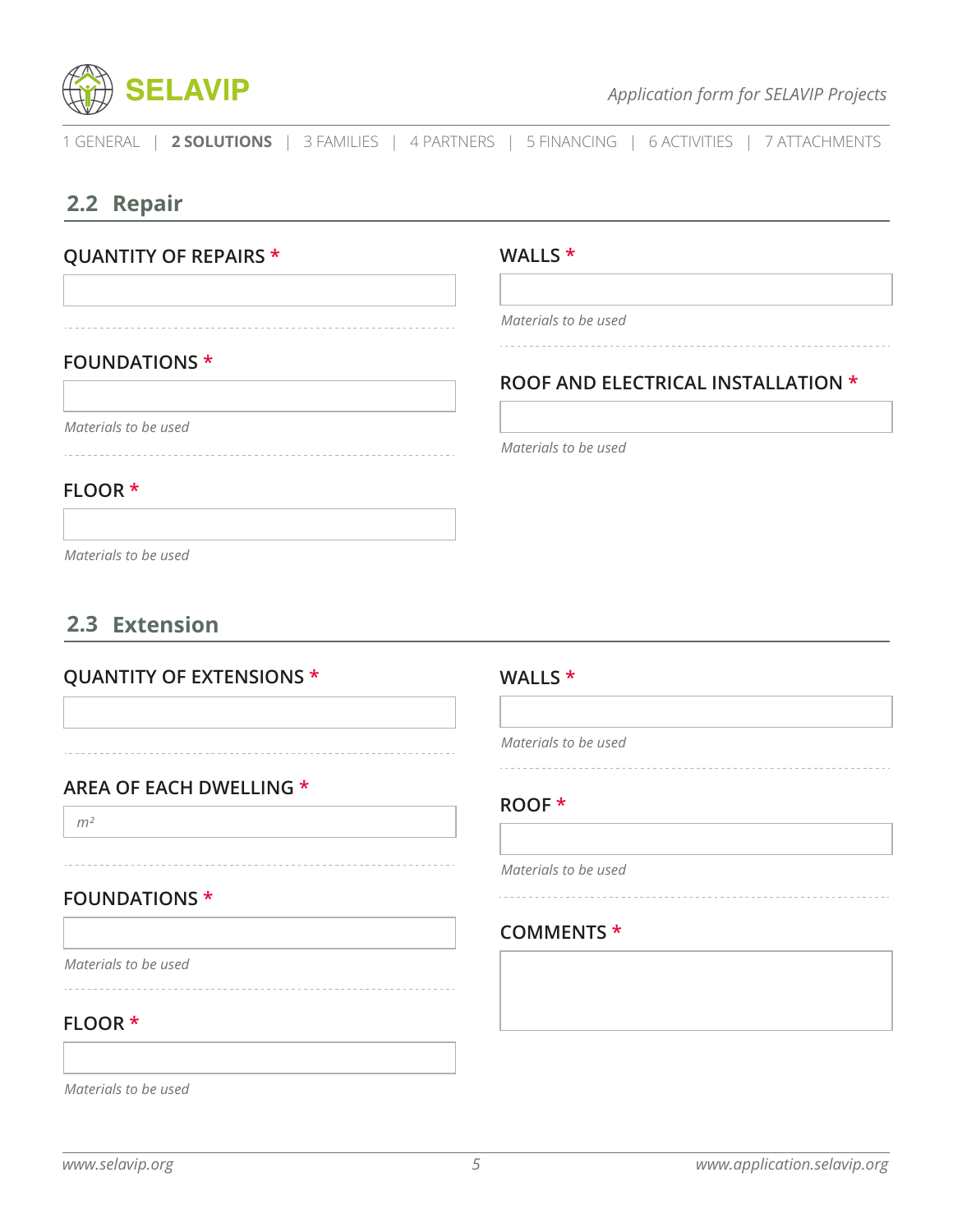

### **2.4 Toilets or latrines**

### **QUANTITY \* DESCRIPTION OF THE MATERIALS AND TYPE OF SOLUTION TO BE BUILT \***

### **2.5 Drinking water system**

### **COLLECTIVE SYSTEM \***

Select a value

 $\checkmark$ 

*Indicate if collective system, individual or both*

### **QUANTITY OF COLLECTIVE SYSTEMS \***

### **QUANTITY OF INDIVIDUAL SYSTEMS \***

### **DESCRIPTION \***

### **2.6 Sewage system**

#### **SEWAGE SYSTEM \***

Select a value

*Indicate if collective system, individual or both*

### **QUANTITY OF COLLECTIVE SYSTEMS \***

### **QUANTITY OF INDIVIDUAL SYSTEMS \***

### **DESCRIPTION \***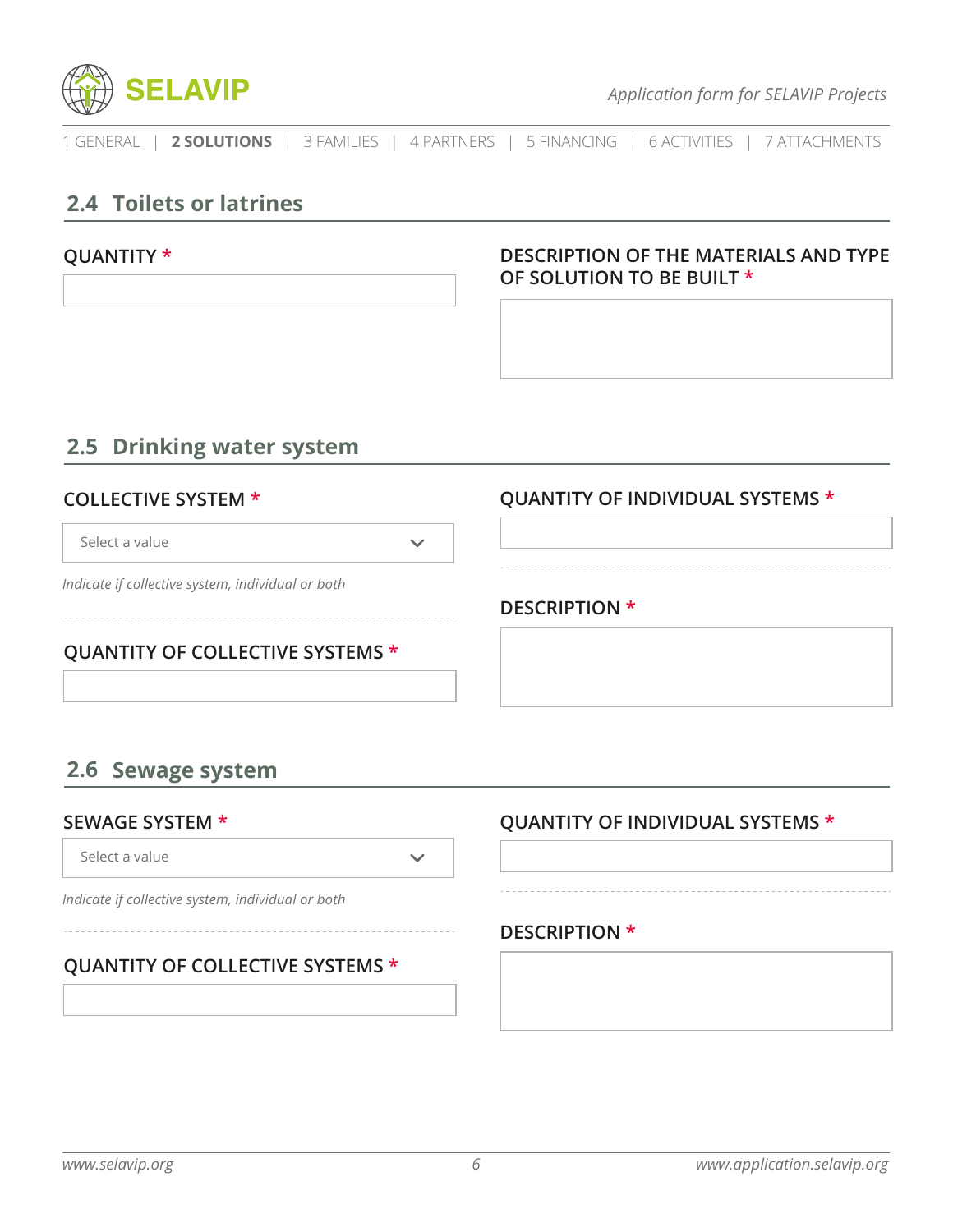

### **2.7 Regularization of land titles**

### **DESCRIPTION \***

*Indicate the process for such regularization*

### **AREA OF LAND TO BE REGULARIZED \***

*Average*

### **2.8 Other**

#### **DESCRIPTION \***

### **AREA OF LAND TO BE REGULARIZED \***

*Total*

### **QUANTITY OF SITES \***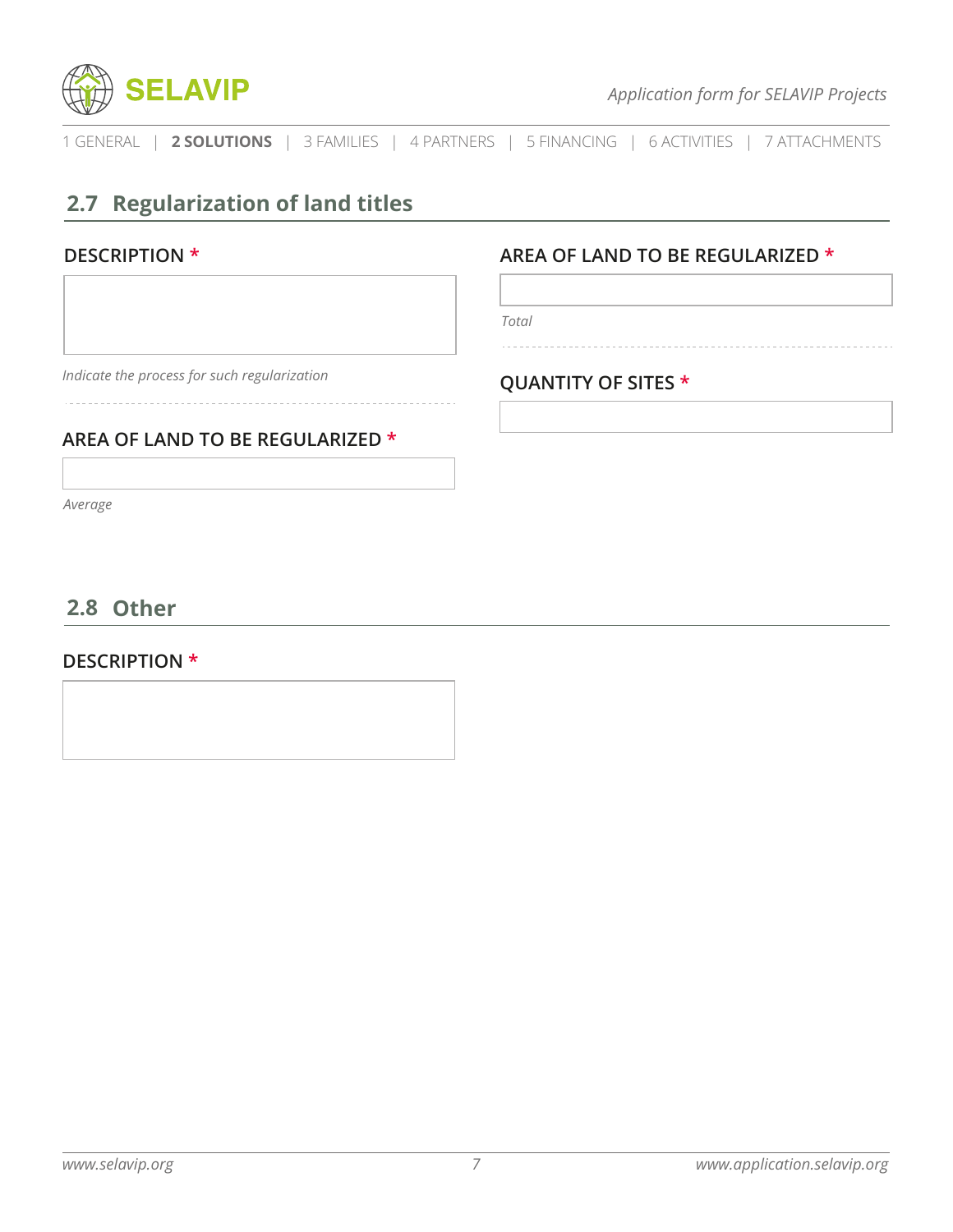| <b>SELAVIP</b>                                                                                              | <b>Application form for SELAVIP Projects</b>                                                        |
|-------------------------------------------------------------------------------------------------------------|-----------------------------------------------------------------------------------------------------|
| 2 SOLUTIONS   3 FAMILIES  <br>1 GENERAL                                                                     | 4 PARTNERS   5 FINANCING   6 ACTIVITIES   7 ATTACHMENTS                                             |
| <b>ABOUT FAMILIES AND COMMUNITY</b><br>3                                                                    |                                                                                                     |
| BRIEF DESCRIPTION OF THE FAMILIES AND<br><b>THEIR CHARACTERISTICS *</b>                                     | DO THE MAJORITY OF BENEFICIARIES HAVE<br>DRINKING WATER AT HOME? *                                  |
|                                                                                                             | No                                                                                                  |
|                                                                                                             | Yes                                                                                                 |
| WHY DO YOU CONSIDER THAT THESE                                                                              | <b>HOW DO THE FAMILIES ACCESS DRINKING</b><br>WATER? *                                              |
| <b>FAMILIES ARE THE POOREST ONES? *</b>                                                                     | Public network with individual connection (every<br>family has acces to water in its land or house) |
|                                                                                                             | <b>Truck</b>                                                                                        |
|                                                                                                             | Public network or collective connection (people<br>must walk in order to get water)                 |
| <b>AVERAGE NUMBER OF PEOPLE PER FAMILY*</b>                                                                 | Borehole with manual water extraction (without<br>water pump)                                       |
|                                                                                                             | River, lake                                                                                         |
|                                                                                                             | Other                                                                                               |
| <b>HOW WILL THE FAMILIES PARTICIPATE IN</b><br>THE PROJECT DEVELOPMENT AND HOW<br>WILL THEY BE SELECTED ? * |                                                                                                     |
|                                                                                                             | DO THE MAJORITY OF BENEFICIARIES HAVE A<br><b>TOILET NEARBY? *</b>                                  |
|                                                                                                             | No                                                                                                  |
|                                                                                                             | Yes                                                                                                 |
| WHAT TYPE OF EMPLOYMENT DO THE<br><b>BENEFICIARIES HAVE?</b> *                                              | If the answer above is "Yes", you should answer the following<br>questions:                         |
| Select a value<br>$\checkmark$                                                                              | <b>PROPORTION (IN %) OF BENEFICIARIES</b><br>WHO HAVE A TOILET NEARBY*                              |
| PERCENTAGE OF PEOPLE WITH INFORMAL<br><b>EMPLOYMENT *</b>                                                   | %                                                                                                   |
| %                                                                                                           |                                                                                                     |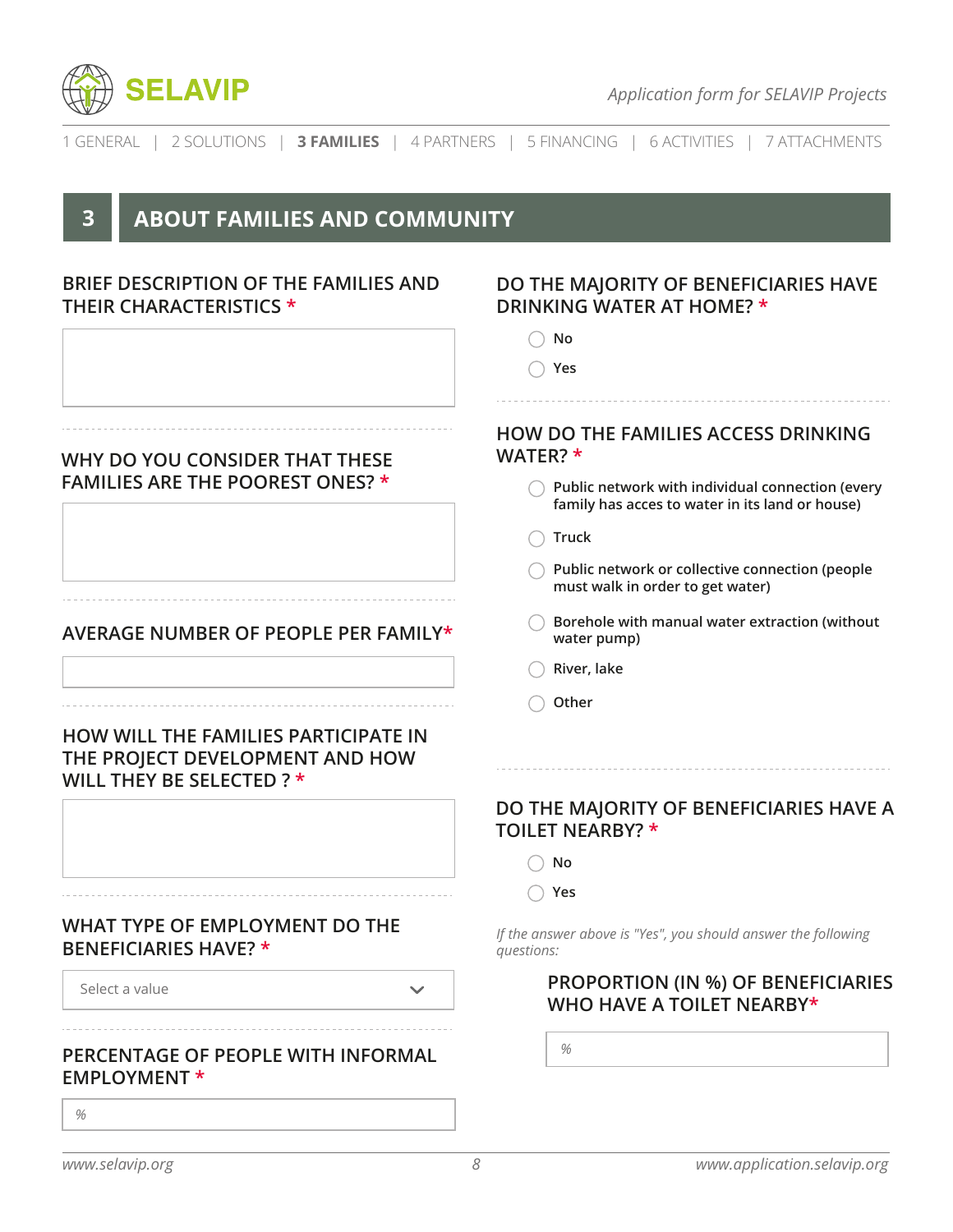

### **SOURCE OF ENERGY USED TO COOK FOOD (PLEASE COMMENT) \***

### **INDICATE THE MONTHLY AVERAGE FAMILY INCOME \***

*Indicate the amount in USD*

### **WHAT IS THE SYSTEM FOR SEWAGE DISPOSAL (WATER)? \***

### **INDICATE THE PERCENTAGE OF HOUSEHOLDS WHOSE HEAD OF HOUSEHOLD IS A WOMAN \***

*%*

*%*

*Maximum 50 characters*

### **4 PARTNERSHIPS AND COOPERATION**

### **ARE THERE OTHER ORGANIZATIONS THAT WILL SUPPORT THE PROJECT? \***

**No**

**Yes**

*If the answer above is "Yes", you should answer the following questions:*

#### **ORGANIZATION'S NAMES OF PROJECT SUPPORT**

**WHAT WILL BE THE SUPPORT OF THE ORGANIZATION(S) WHO SUPPORT(S) THE PROJECT?**

#### **ARE THERE LOCAL AND/OR NATIONAL GOVERNMENTS WHO SUPPORT THE PROJECT AND HOW ? \***

*Please comment in order to see if yes or not*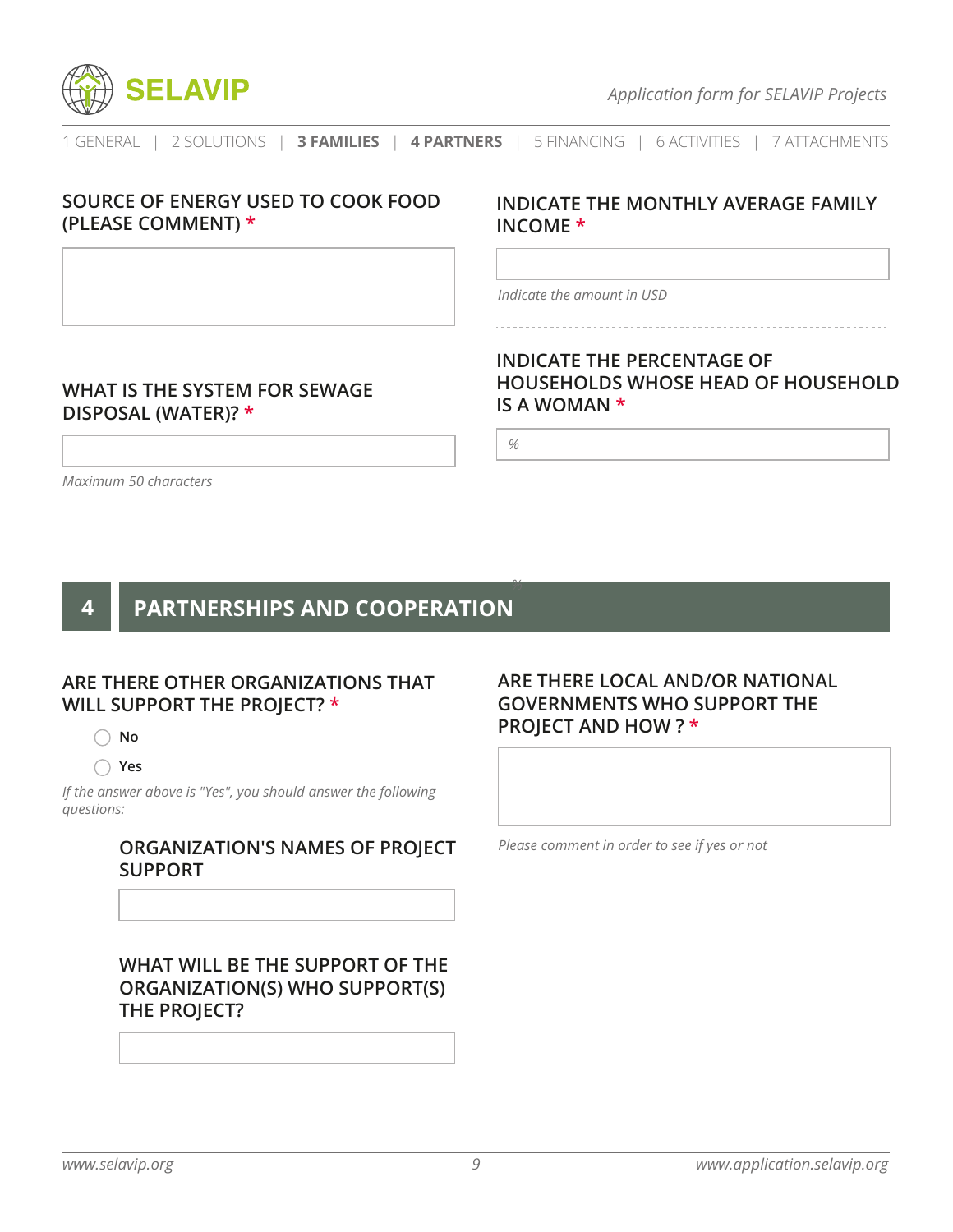

|  |  |  |  |  |  | 1 GENERAL   2 SOLUTIONS   3 FAMILIES   4 PARTNERS   <b>5 FINANCING   6 ACTIVITIES</b>   7 ATTACHMENTS |
|--|--|--|--|--|--|-------------------------------------------------------------------------------------------------------|
|--|--|--|--|--|--|-------------------------------------------------------------------------------------------------------|

### **5 FINANCING (in cash and/or valued contribution)**

### **REQUESTED AMOUNT FROM SELAVIP (IN USD) \***

### **FINANCIAL CONTRIBUTIONS FROM OTHER ORGANIZATIONS (IN USD) \***

*Indicate the amount in USD*

### **CONTRIBUTIONS FROM THE ORGANIZATION (IN USD) \***

*Indicate the amount in USD*

### **CONTRIBUTION FROM THE FAMILIES (IN USD) \***

*Indicate the amount in USD*

### **NAME OF THE LOCAL CURRENCY \***

### **OFFICIAL EXCHANGE RATE LOCAL CURRENCY/USD TODAY \***

*\$ 1 USD equivalent to local currency*

*Indicate the amount in USD*

## **6 ACTIVITIES / TEAM**

#### **ACTIVITIES**

| <b>Name</b> | Description | Time of Execution<br>(in months) | Cost to be financed<br>with SELAVIP<br>contribution<br>$(ln$ Dollar $\$)$ | <b>Total Estimated</b><br>Cost (In Dollar \$) |
|-------------|-------------|----------------------------------|---------------------------------------------------------------------------|-----------------------------------------------|
|             |             |                                  |                                                                           |                                               |